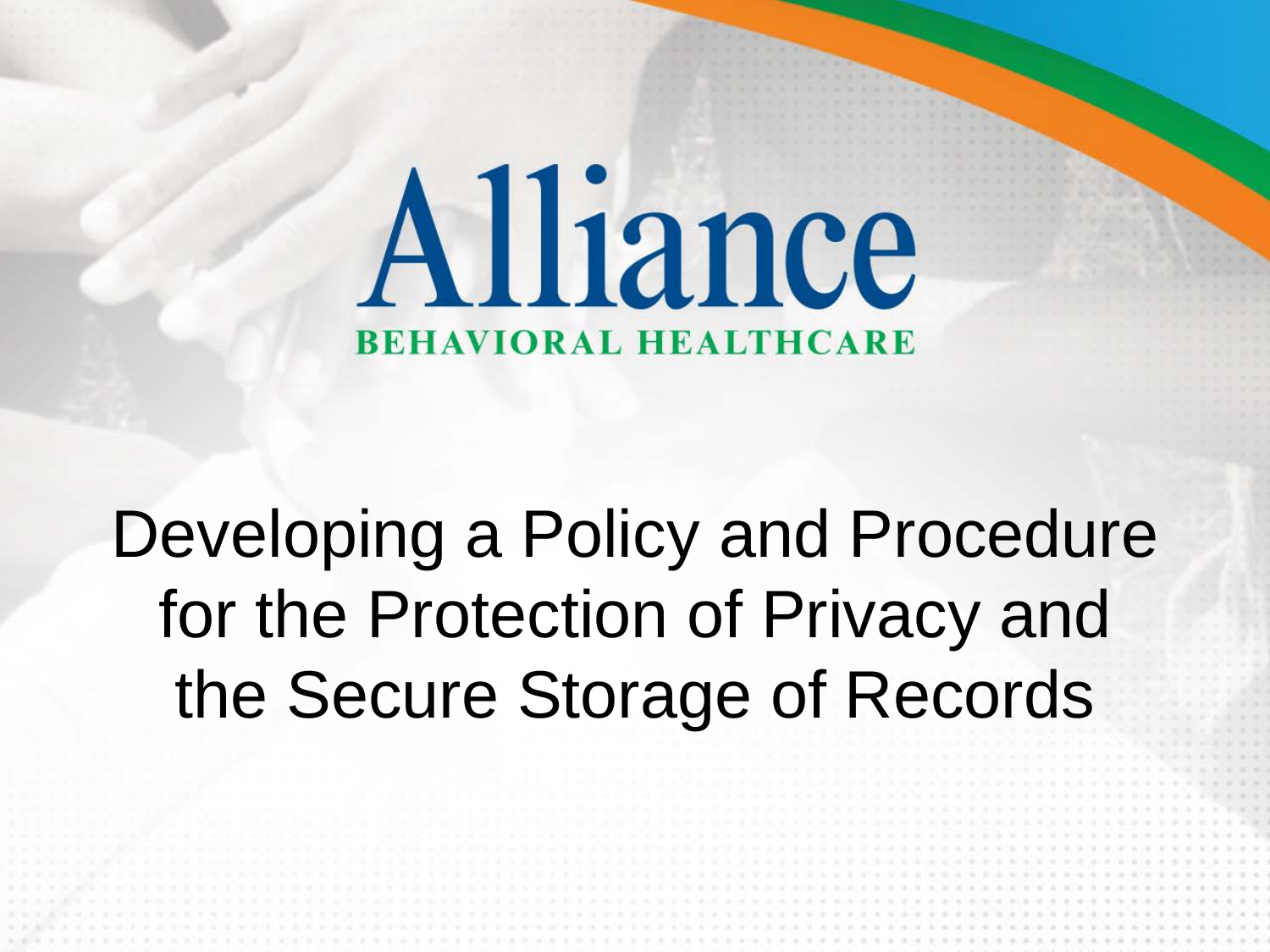# HIPAA Compliance

- HIPAA Security Rule requires covered entities (ex. mental health practitioners) to perform risk analysis as part of their security management processes
- Providers must ensure confidentiality, availability and integrity of the record
- Provider must determine which security measures are reasonable and appropriate for their practice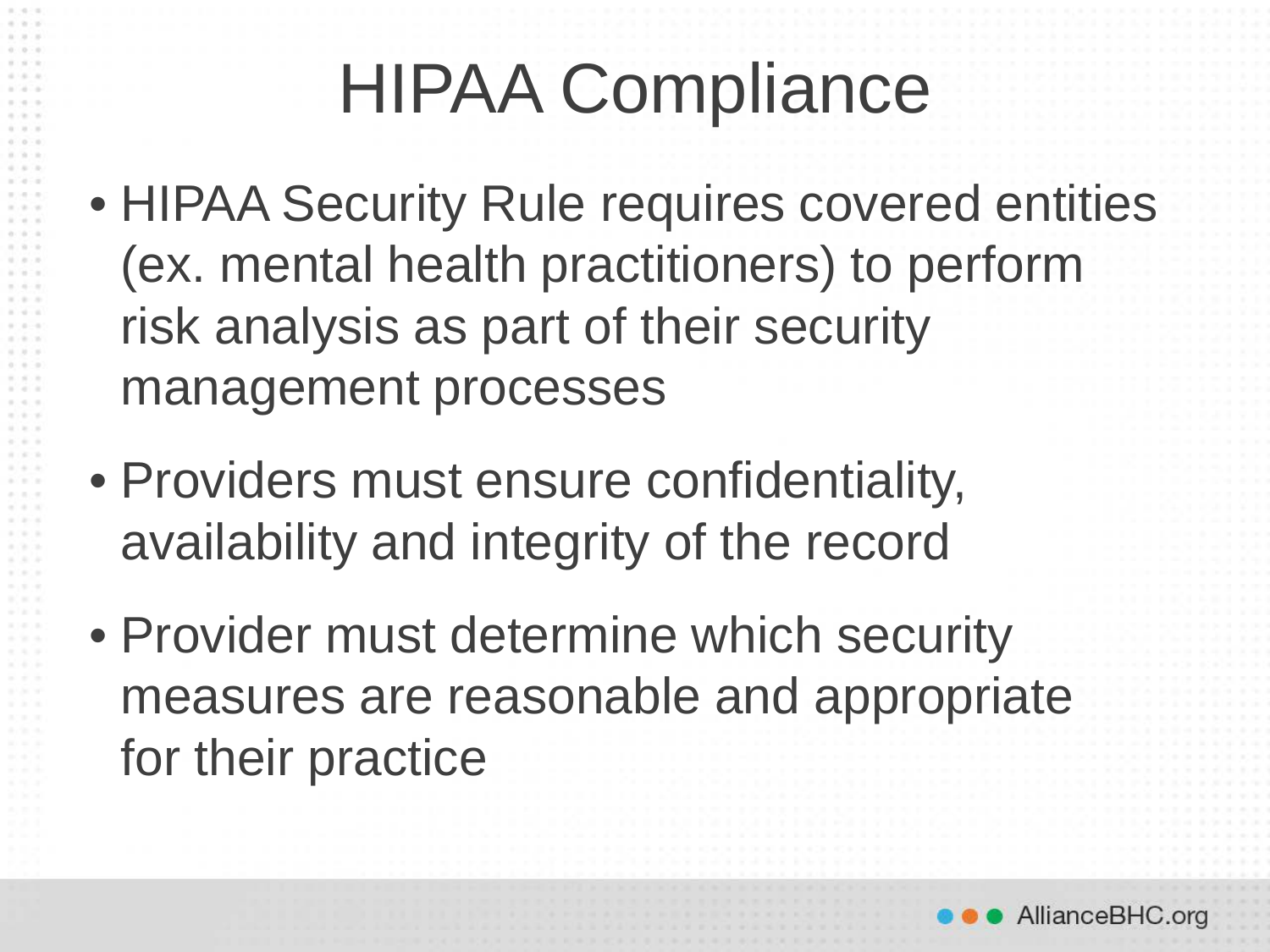# HIPAA Compliance

- Risk analysis affects the implementation of all of the safeguards contained in the Security Rule
- This training designed to help you think about what you need to do to protect your practice
	- <sup>o</sup> Not all items discussed in the training will pertain to what you do but can be used as a resource to help you think about HIPAA compliance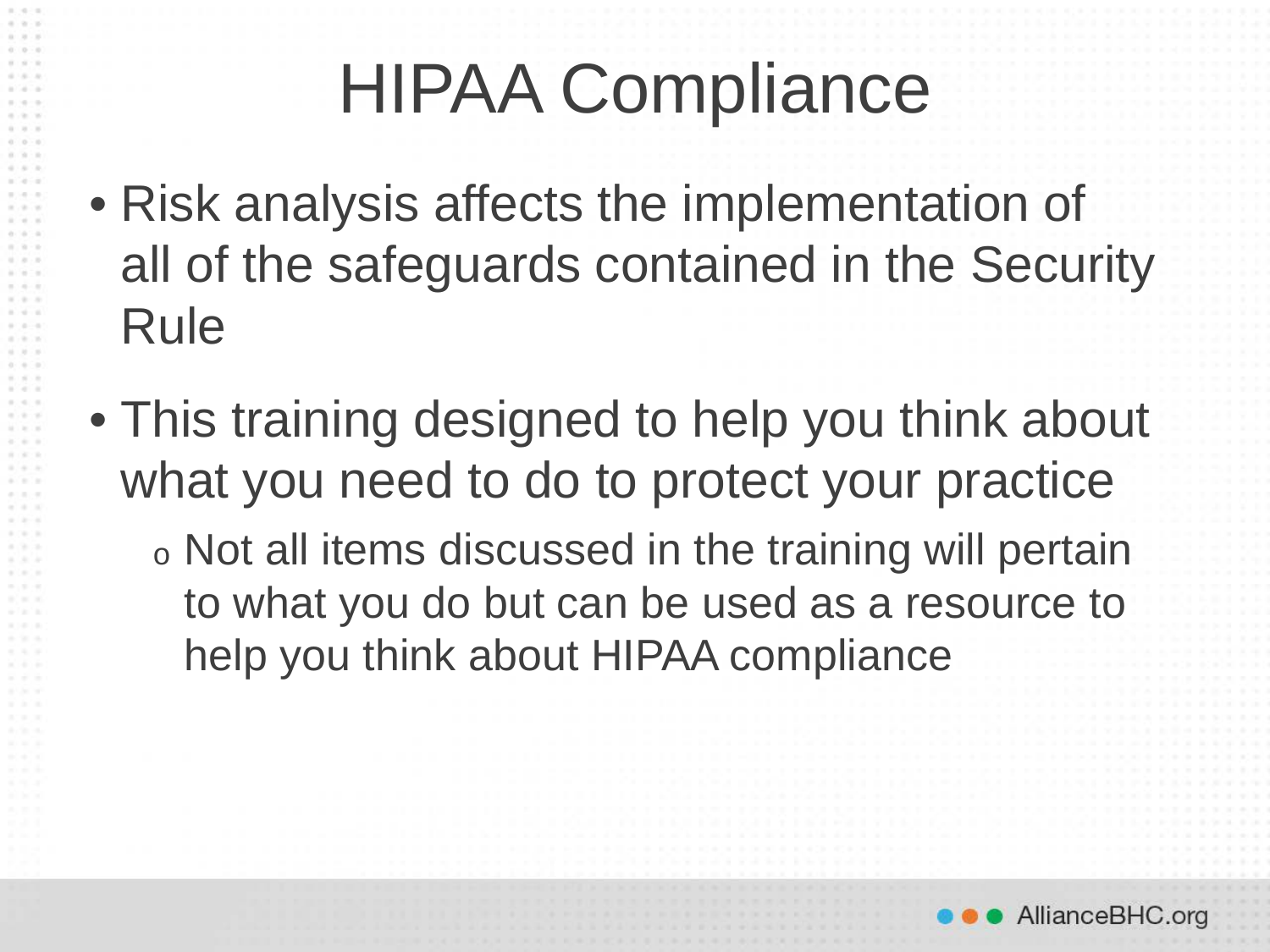#### Risk Assessment

- Before developing a policy and periodically thereafter, conduct risk assessments and identify resulting safeguards
	- <sup>o</sup>Evaluate likelihood and impact of potential risks
	- <sup>o</sup> Implement appropriate security measures to address the risks identified in the risk analysis
	- <sup>o</sup>Document the chosen security measures and where required, the rationale for adopting those measures
	- <sup>o</sup>Maintain continuous, reasonable and appropriate security protections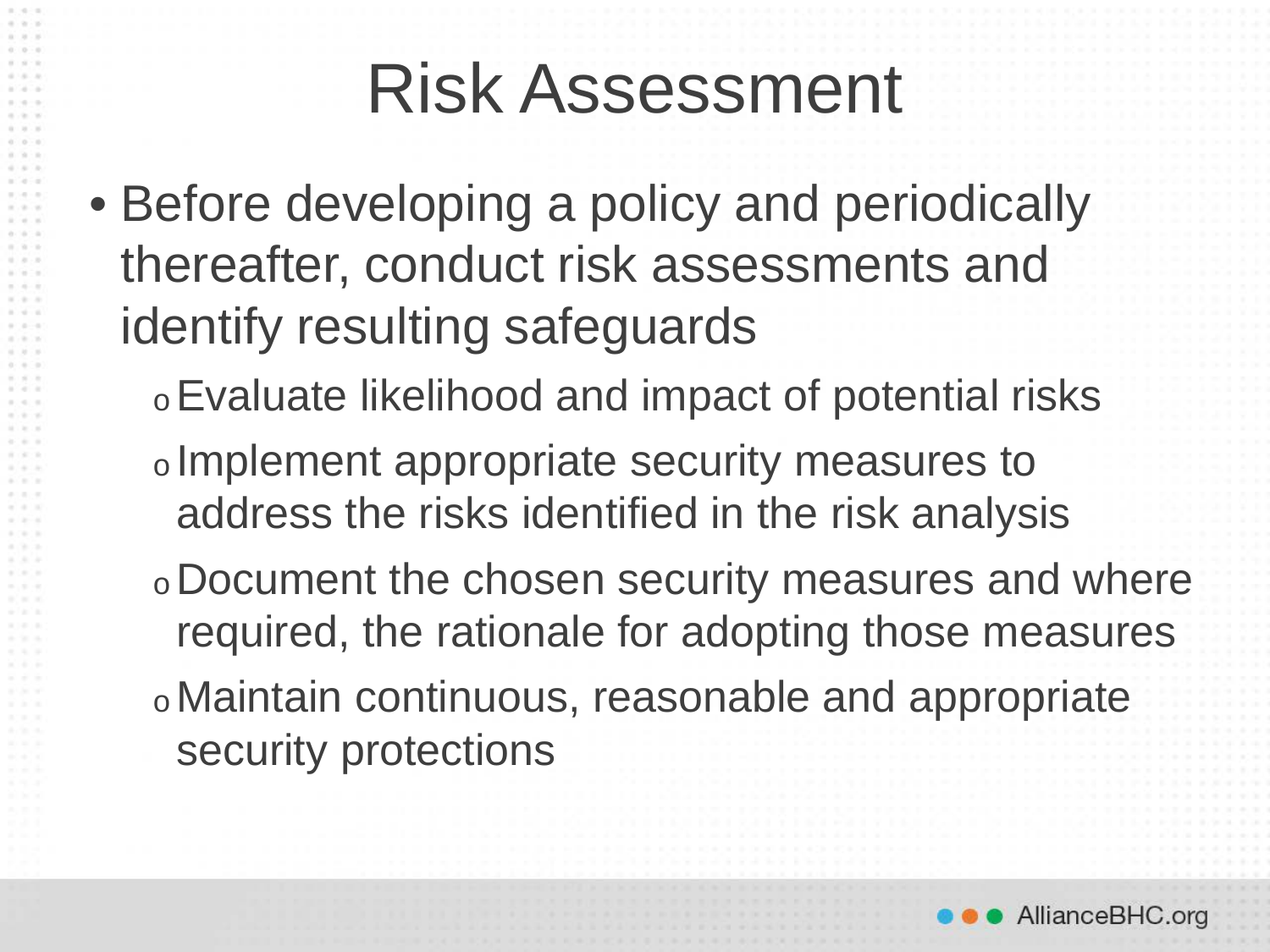## Risk to be Considered

- Risks that must considered in policy and procedure
	- <sup>o</sup> Instability over time due to deterioration of material
	- <sup>o</sup> Improper storage (temperature, humidity, dust, light)
	- <sup>o</sup> Overuse
	- <sup>o</sup> Human and natural disasters
	- <sup>o</sup> Infrastructure failure (plumbing, electrical, climate control)

(reference APSM 45-2 Records Management and Documentation Manual)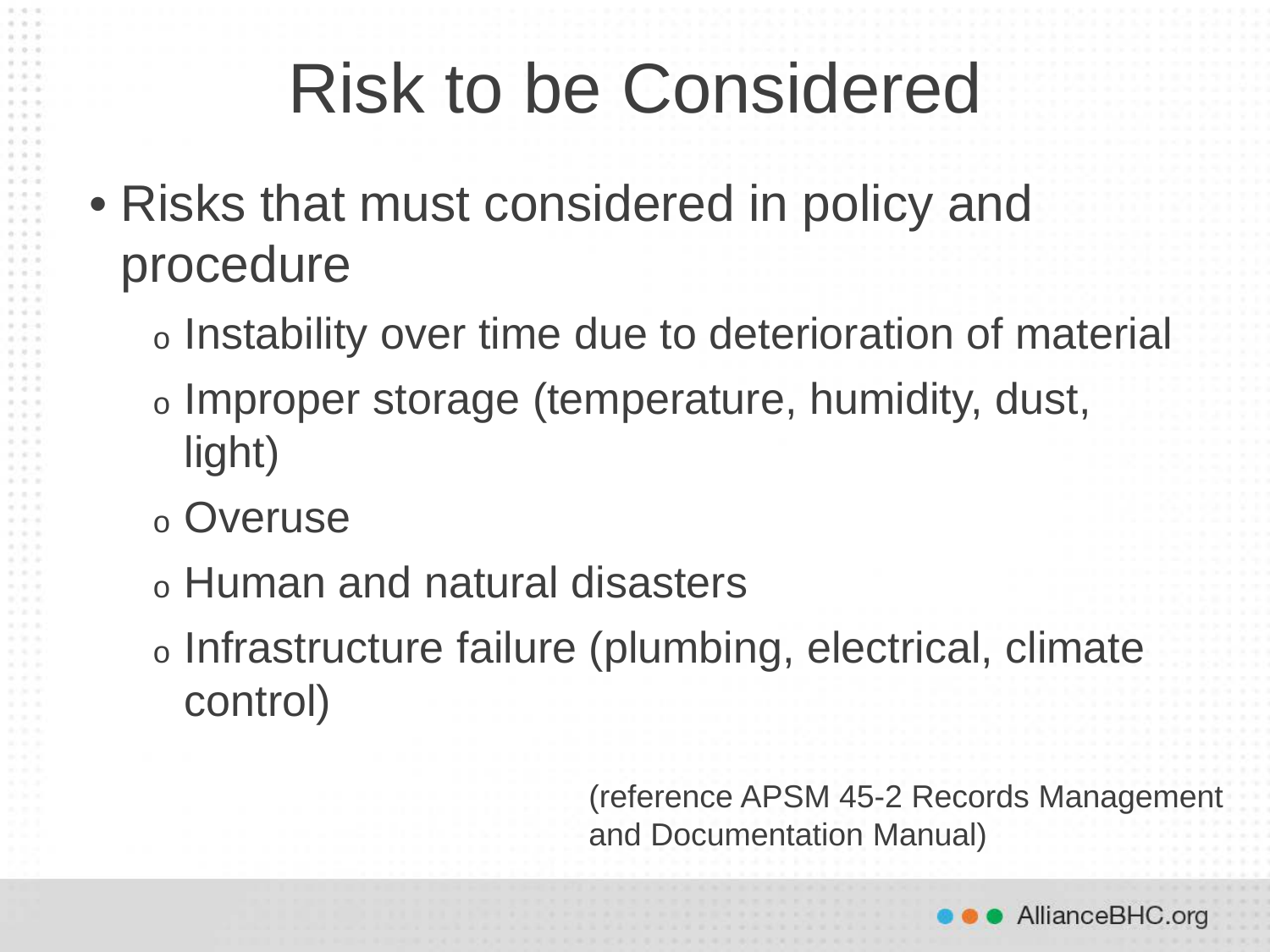## Risk to be Considered

- Risks that must considered in policy and procedure
	- <sup>o</sup> Inadequate hardware maintenance (locked cabinets, locks on doors, etc.)
	- <sup>o</sup> Malfunction of hardware
	- <sup>o</sup> Human error and improper handling

(reference APSM 45-2 Records Management and Documentation Manual)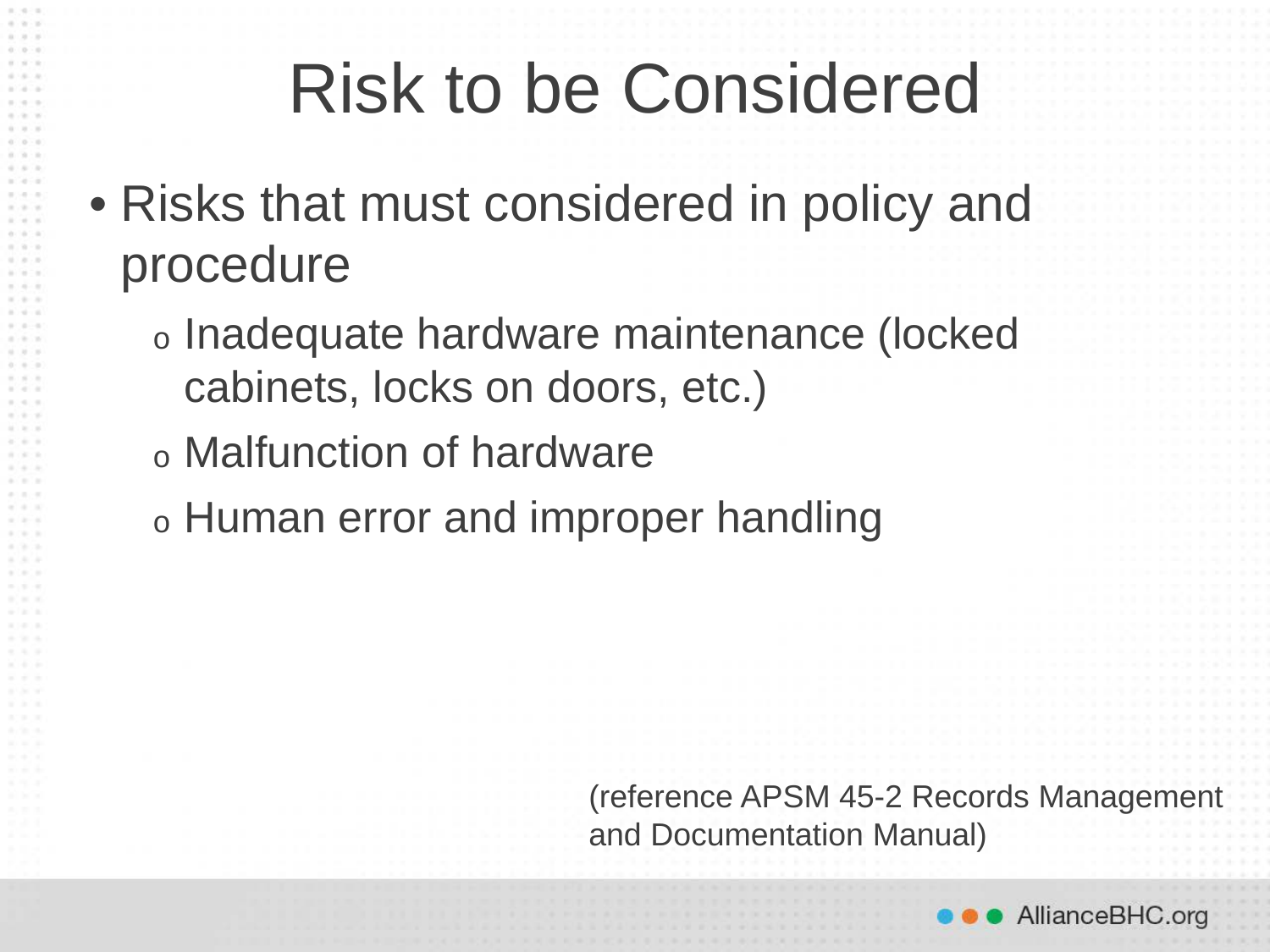- The safeguarding of service records against loss, tampering, defacement, use or disclosure by unauthorized persons
- Making service records readily accessible to authorized users at all times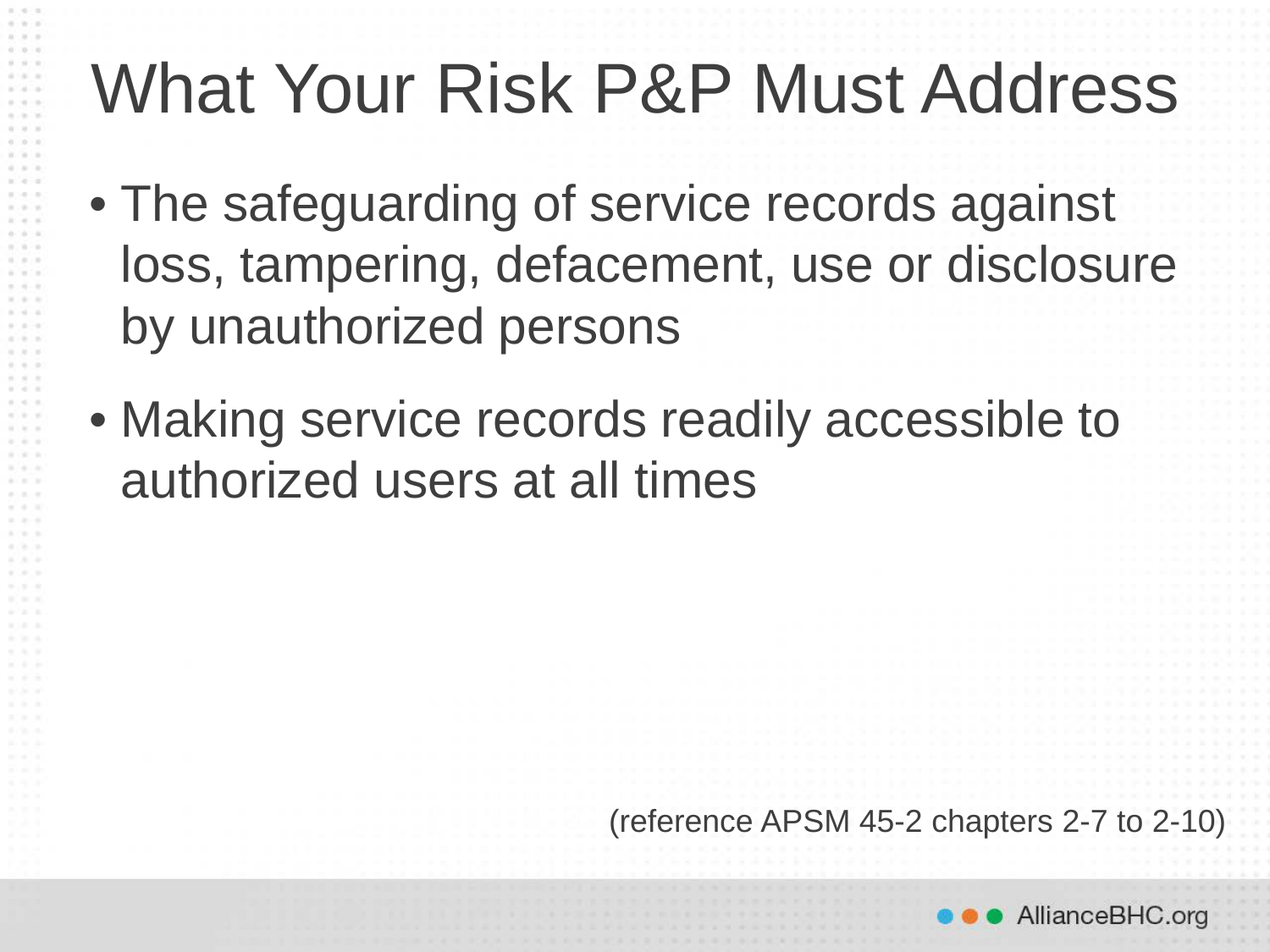- Protecting confidential information stored in portable computers
	- <sup>o</sup> Loaning and using portable computers
	- <sup>o</sup> Purging confidential data from computers <sup>o</sup> Encryption of PHI (ex: emails)
- Securing information being faxed
	- <sup>o</sup> At a minimum, procedures required if confidential information is to be faxed, including verifying fax number with receiving party and checking to ensure receipt of fax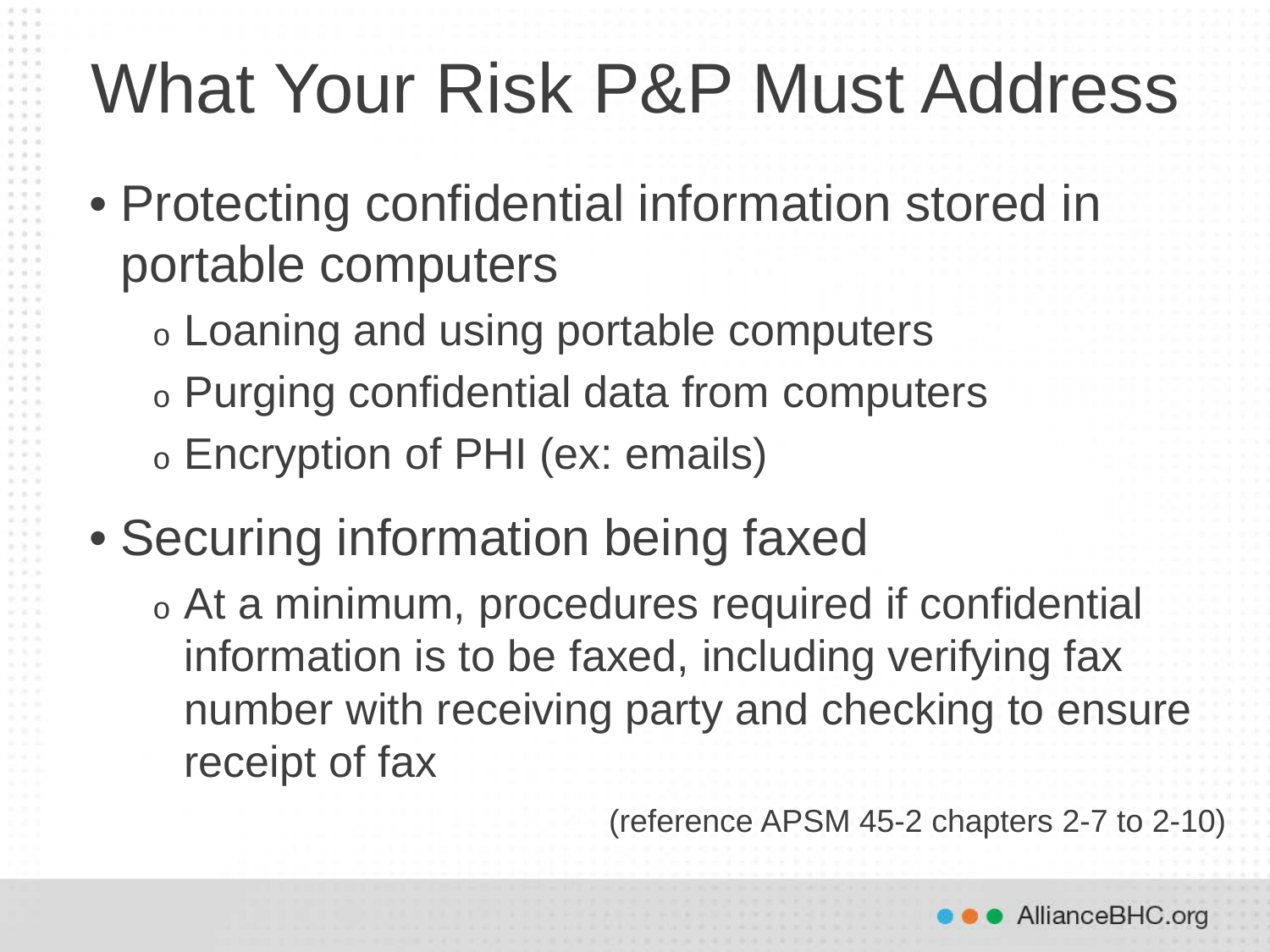- Safeguarding email (encryption, password protection)
	- <sup>o</sup> If email is used to communicate confidential information, a policy regarding how the confidential information will be secured and protected
	- <sup>o</sup> Unless provider agency has capability to encrypt email, emailing of confidential information should be the least preferred method of transmitting information and be used only when the information is passwordprotected as outlined below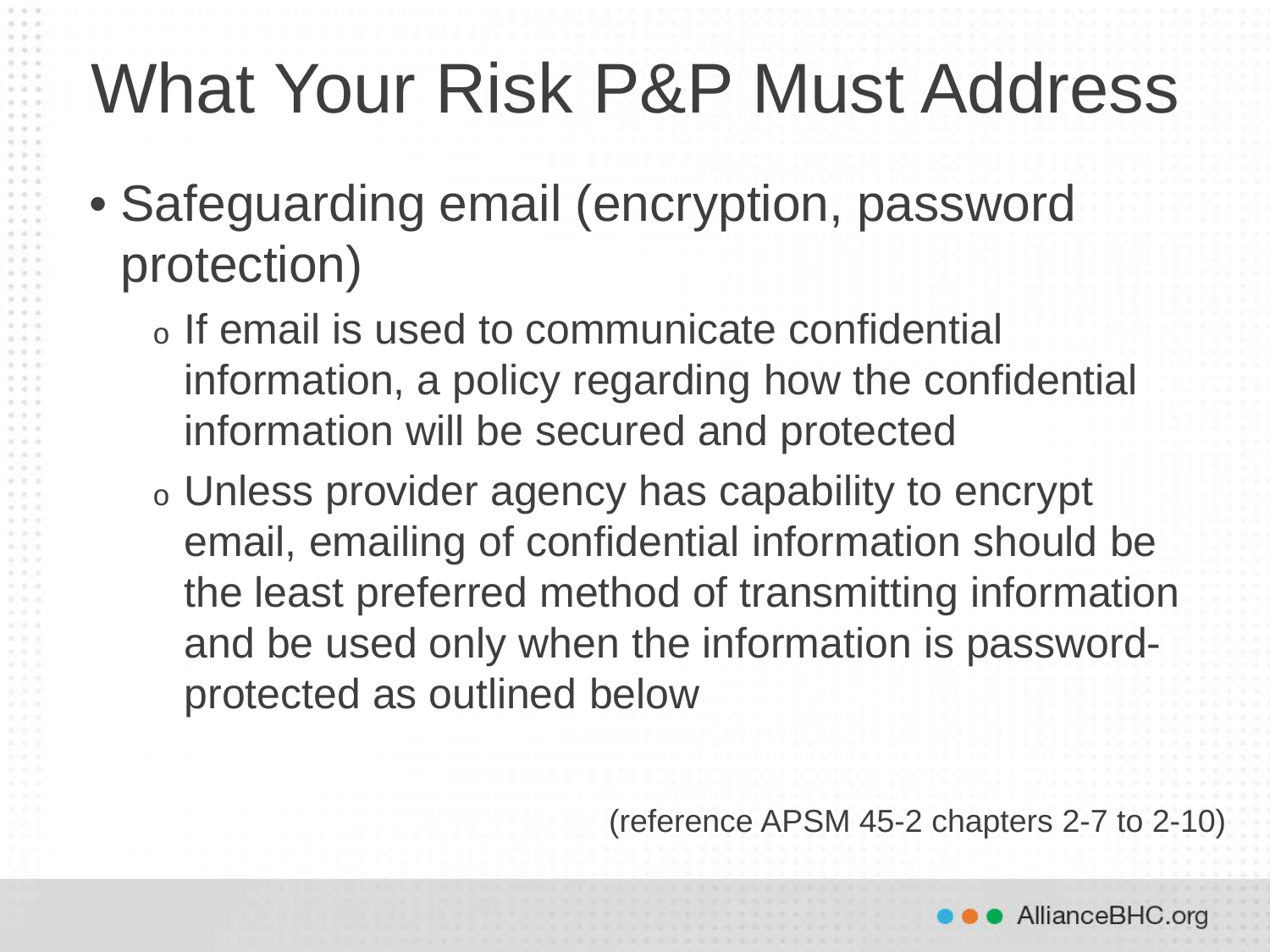- Using Electronic Medical Records (authorized users, signatures, errors) – at minimum:
	- <sup>o</sup> Policy defining the classifications of information (data sets) to which different users may have access
		- Will see this more for group practices or additional administrative staff who have access to files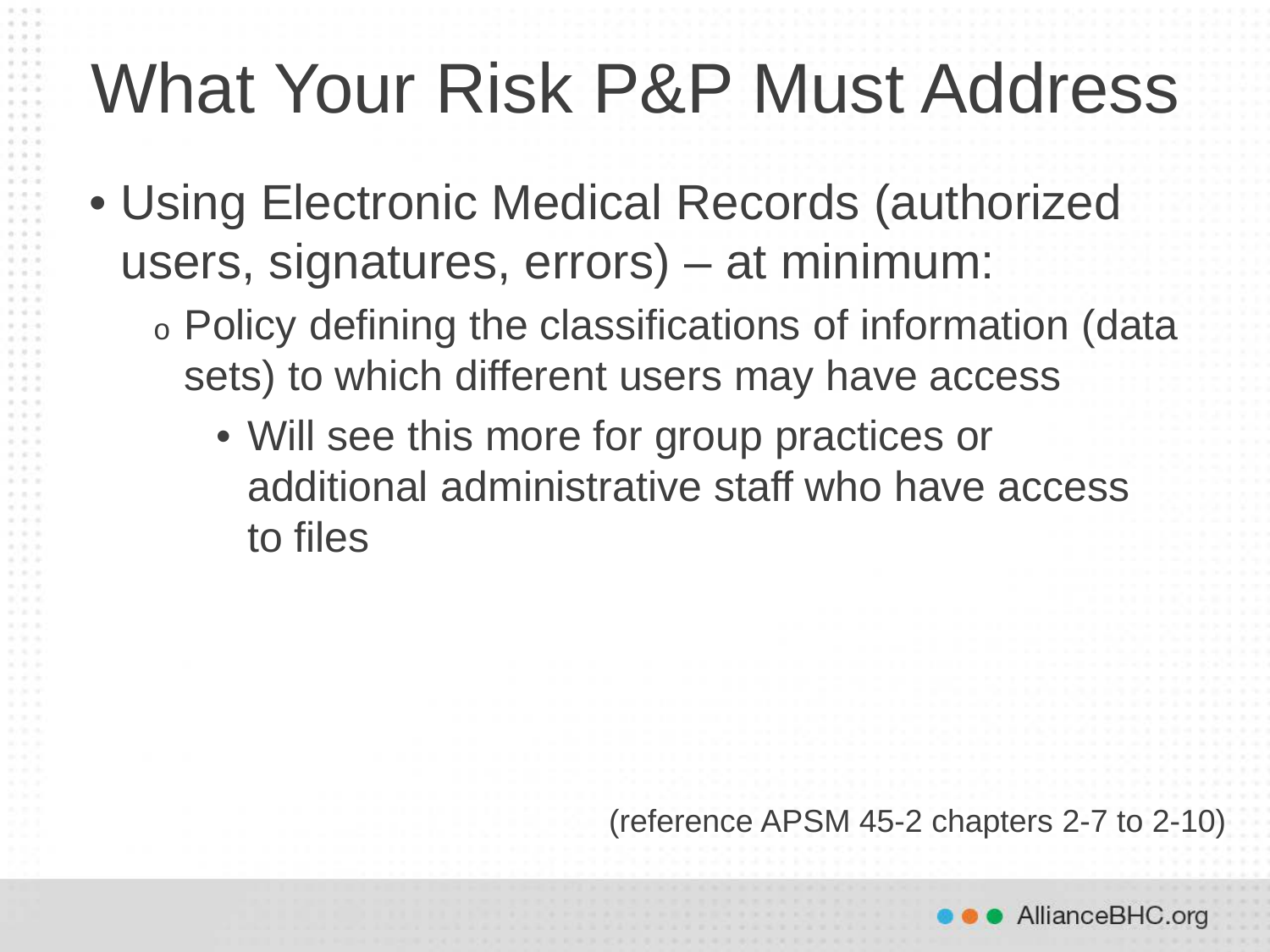- Using Electronic Medical Records (authorized users, signatures, errors) – at minimum:
	- <sup>o</sup> Policy specifying that only authorized users have access to service recipient information, based on minimum necessary principles defined in by HIPAA
		- Measures such as passwords and audit trails to help ensure that only identified users have access to the minimum amount of service recipient information necessary to complete their job function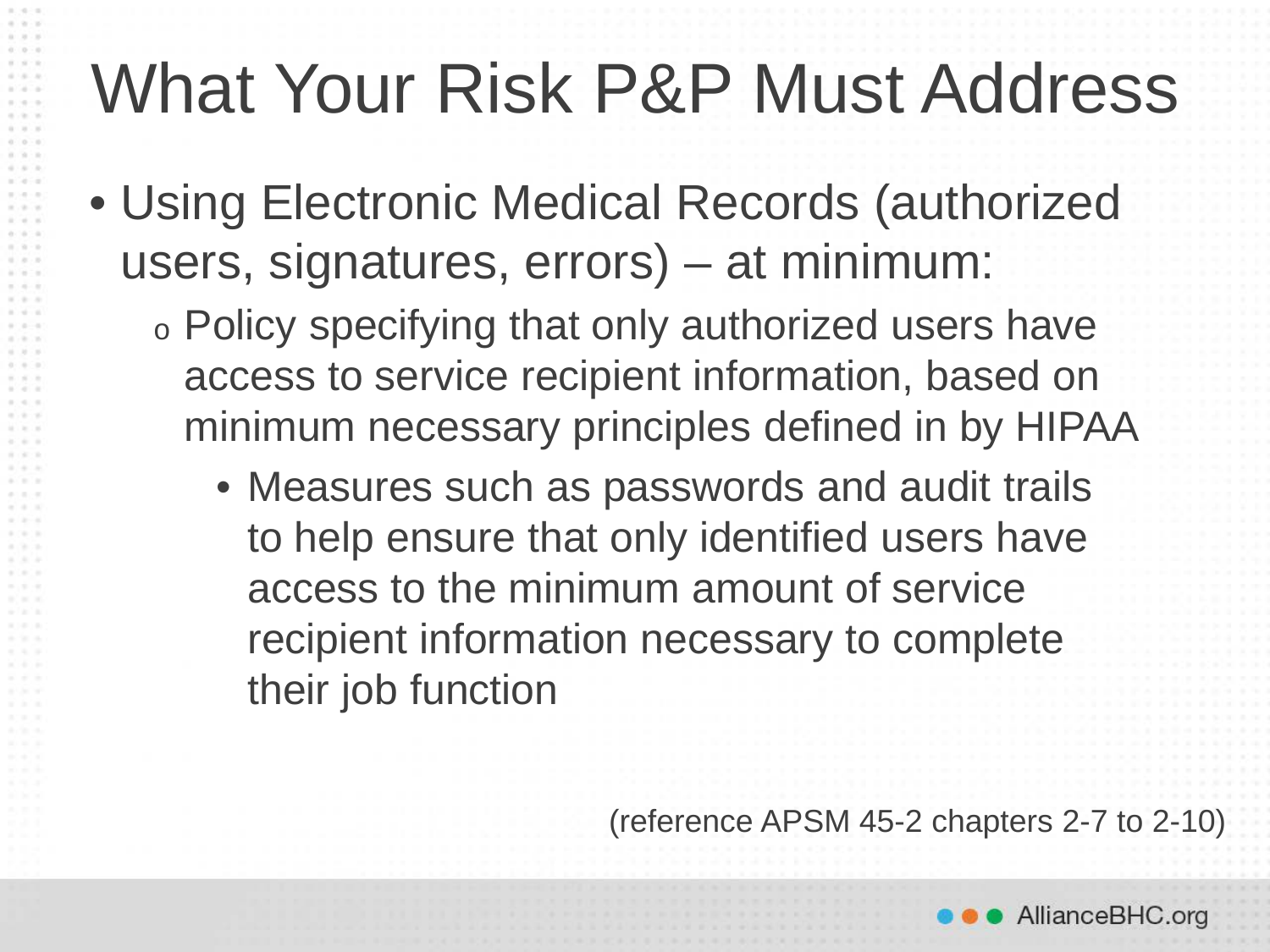- Protecting, disseminating or disclosing confidential information (Releases of Information, HIV, SA, Exceptions to Prior Authorization)
- Transporting records securely (locked compartment, lost or stolen, why transport is necessary, who can transport)
- Storing, maintaining, and destroying records consistent with the principles of privacy and security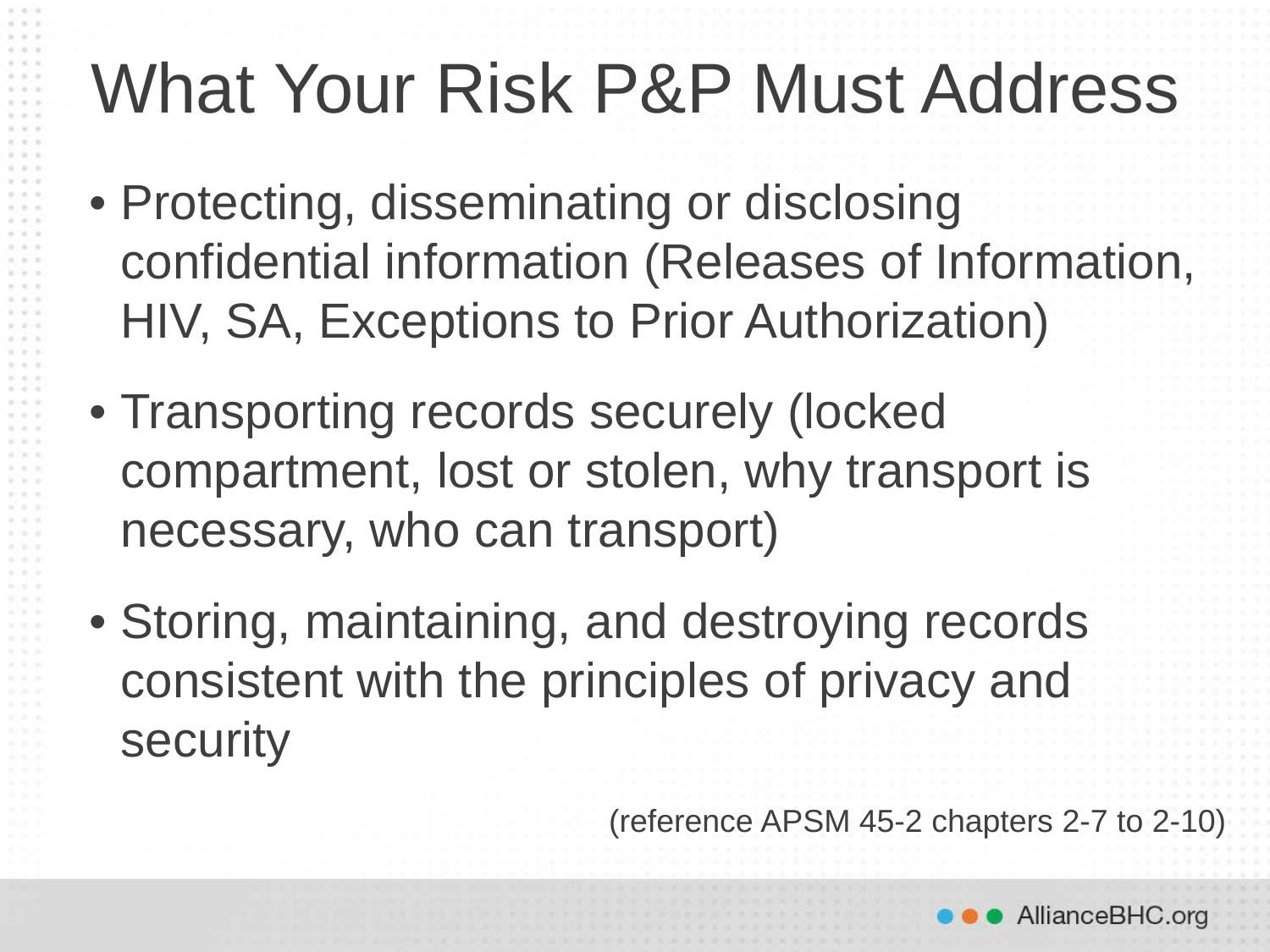- Service records shall only be transported by individuals designated by the agency
	- <sup>o</sup> When original service records removed from facility premises, efforts shall be made to ensure that the records are packaged safely and securely
	- <sup>o</sup> When transported by motor vehicle, service records shall be secured in a locked compartment (e.g. locked car, locked trunk, or locked briefcase)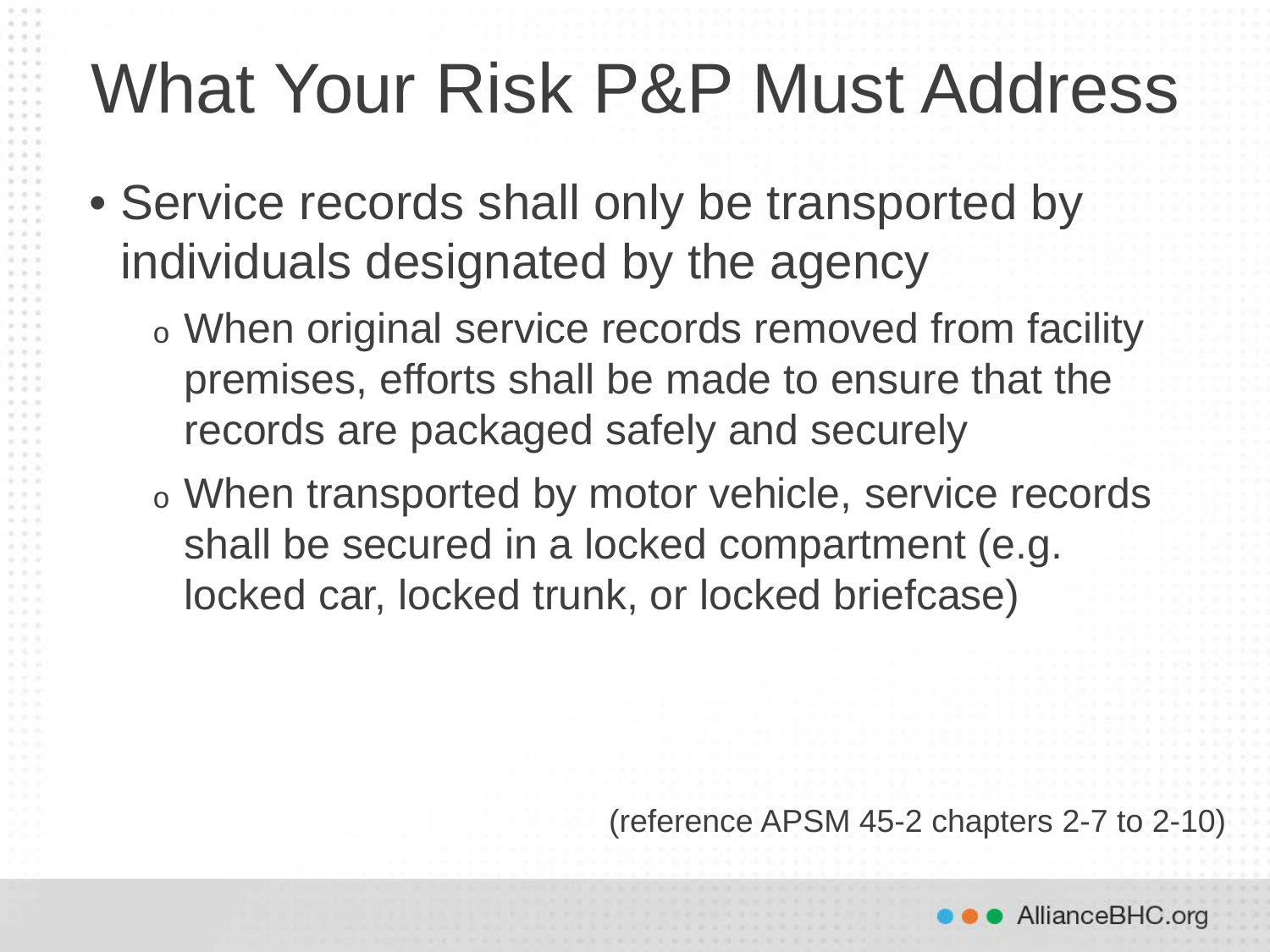- Service records shall only be transported by individuals designated by the agency
	- <sup>o</sup> P&Ps on transporting records shall be developed by the provider agency to include detailed instructions for what the individual must do in the event that confidential information is lost or stolen
	- <sup>o</sup> Should facility determine it is not feasible or practical to copy the service record or portions thereof, service records may be securely transported to a local health care provider, provided the record remains in the custody of a delegated employee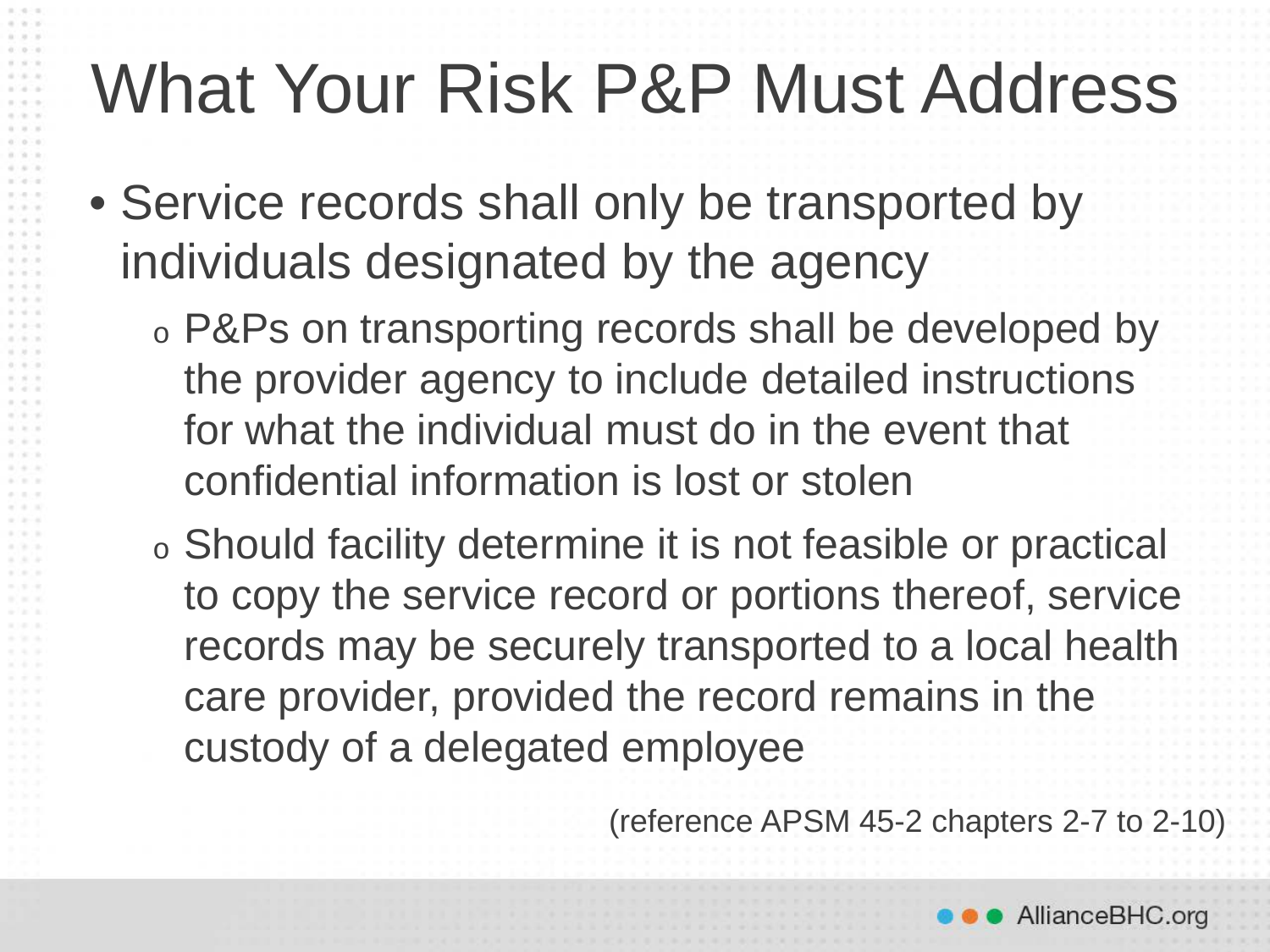#### Storing and Maintaining Service Records

- Records should be protected from theft, unapproved use, and damage or destruction
- Safeguards should cover the possibility of harm by fire, water and natural disasters
- Records must be destroyed in a manner that safeguards confidentiality and privacy
- Though service records should be safeguarded carefully, they also must be available to be used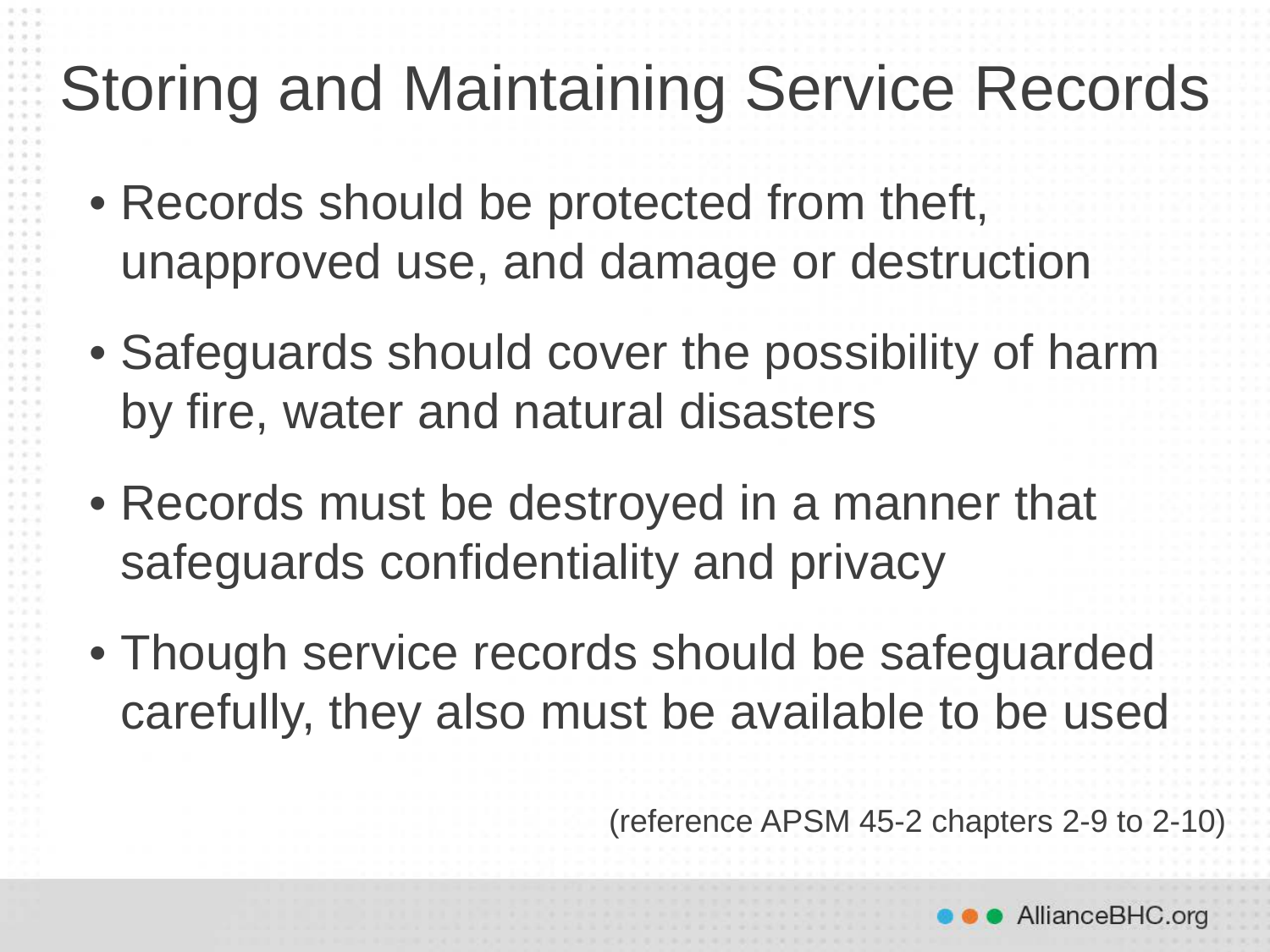#### Electronic Records

- Electronic Records Agencies utilizing an electronic service record must develop procedures staff required to follow when corrections necessary in the service record
	- <sup>o</sup> Corrections made by the individual who recorded the entry (APSM 45-2 Service Notes and Service Grids Chapter January 1, 2008/April 1, 2009 9-4)
	- <sup>o</sup> Corrections electronically signed and dated
	- <sup>o</sup> Original text not deleted
	- <sup>o</sup> Explanation of type of documentation error included whenever the reason for correction is unclear

(reference APSM 45-2 chapters 9-3 to 9-4)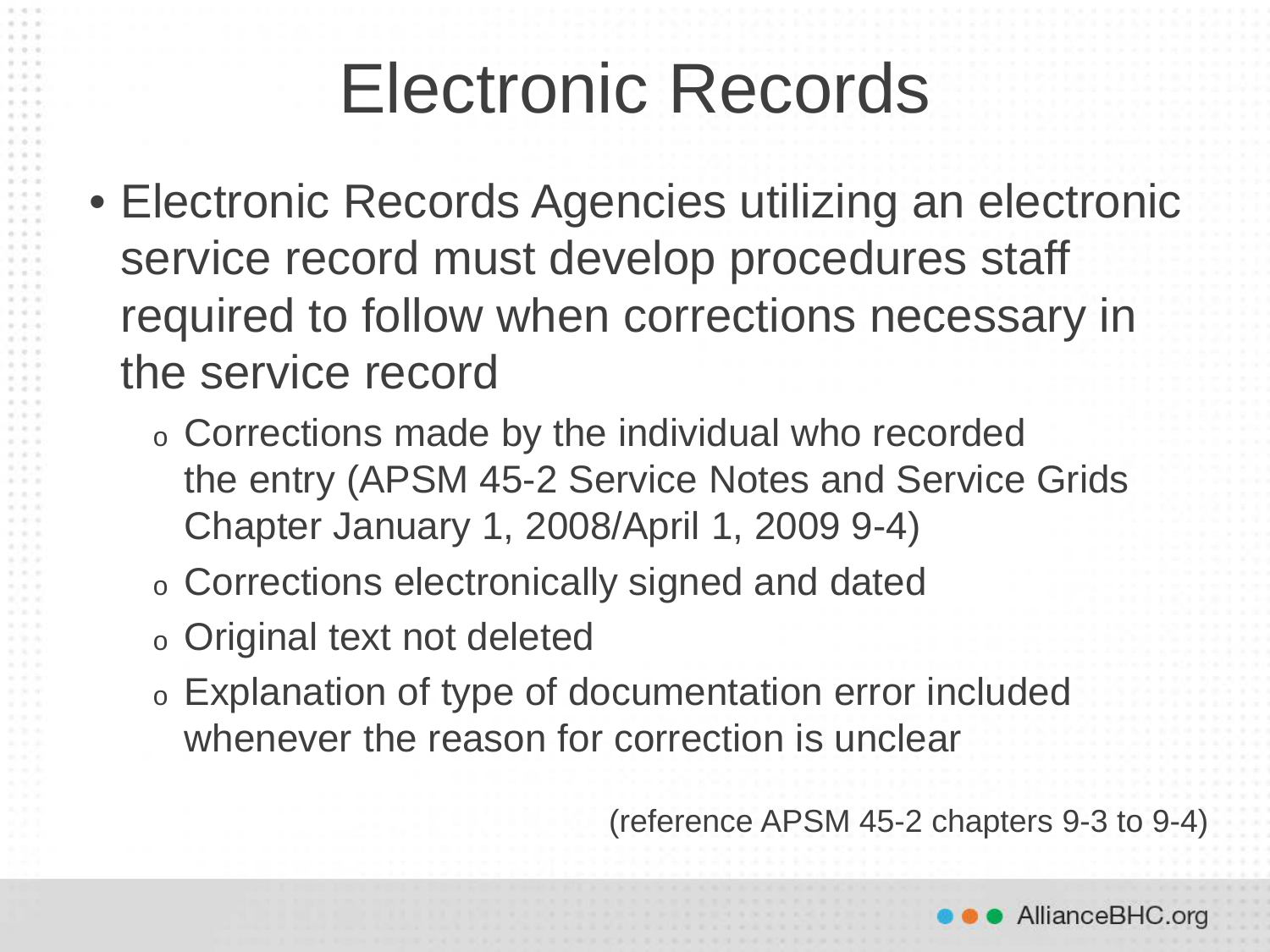#### Additional Resources

- NC Guidelines for Managing Public Records Produced by Information Technology Systems
	- <sup>o</sup> Developed by Government Records Branch, Archives and Records Section, NC Division of Historical Resources
	- <sup>o</sup> Guidelines for development and monitoring of electronic records
	- <sup>o</sup> Entities maintaining electronic records should conduct a self-warranty process and develop an electronic records policy
	- <sup>o</sup> [www.ah.dcr.state.nc.us/records/e\\_records/default.htm](http://www.ah.dcr.state.nc.us/records/e_records/default.htm)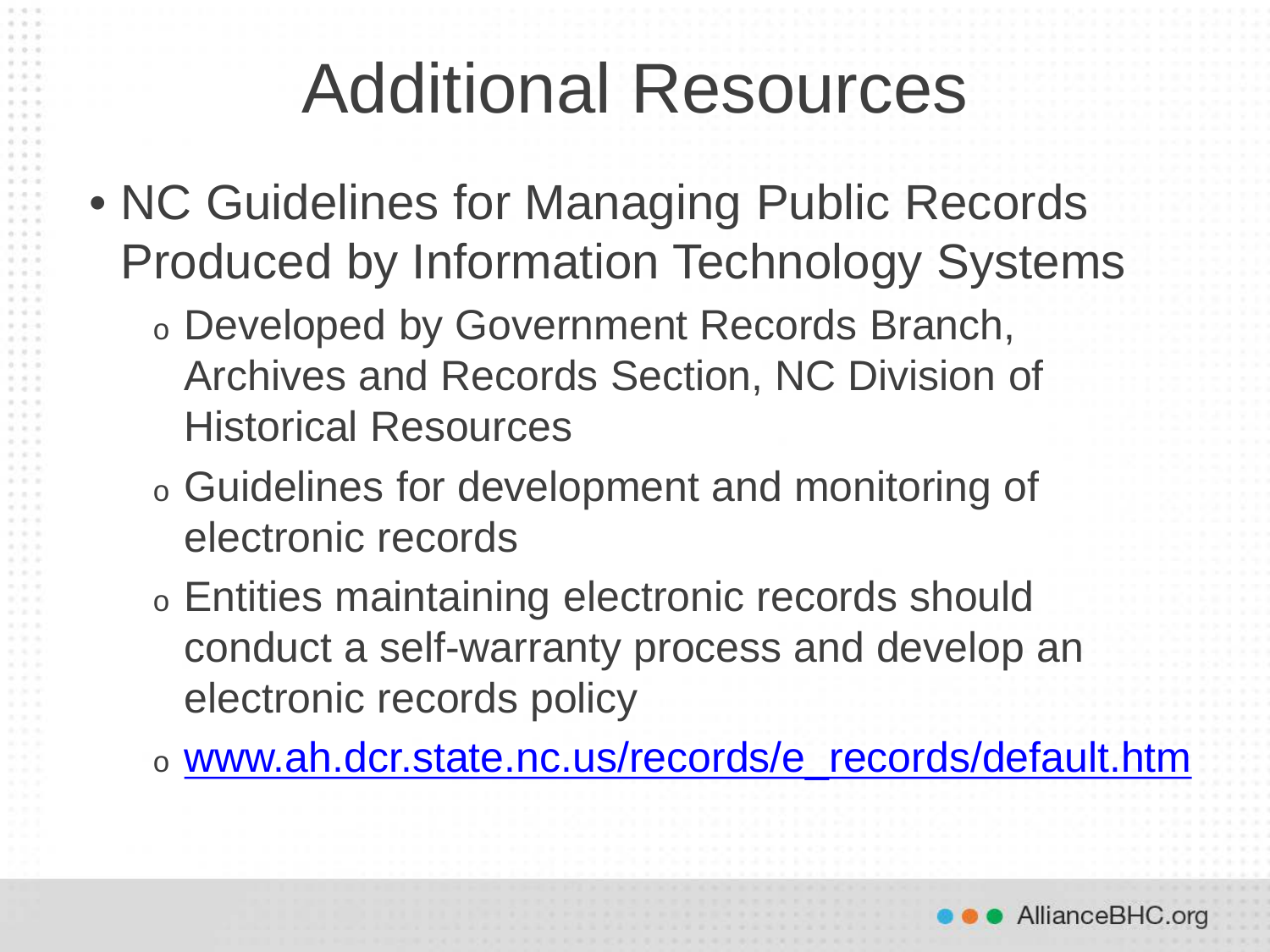#### Additional Resources

- Centers for Medicare and Medicaid Services (CMS)
	- <sup>o</sup> Federal agency that administers Medicare, Medicaid, and State Children's Health Insurance Program
	- <sup>o</sup> HIPAA Security Information Series
		- Introduction to organizational security issues and guidance
		- www.hhs.gov/hipaa/for[professionals/security/guidance/](http://www.hhs.gov/hipaa/for-professionals/security/guidance/)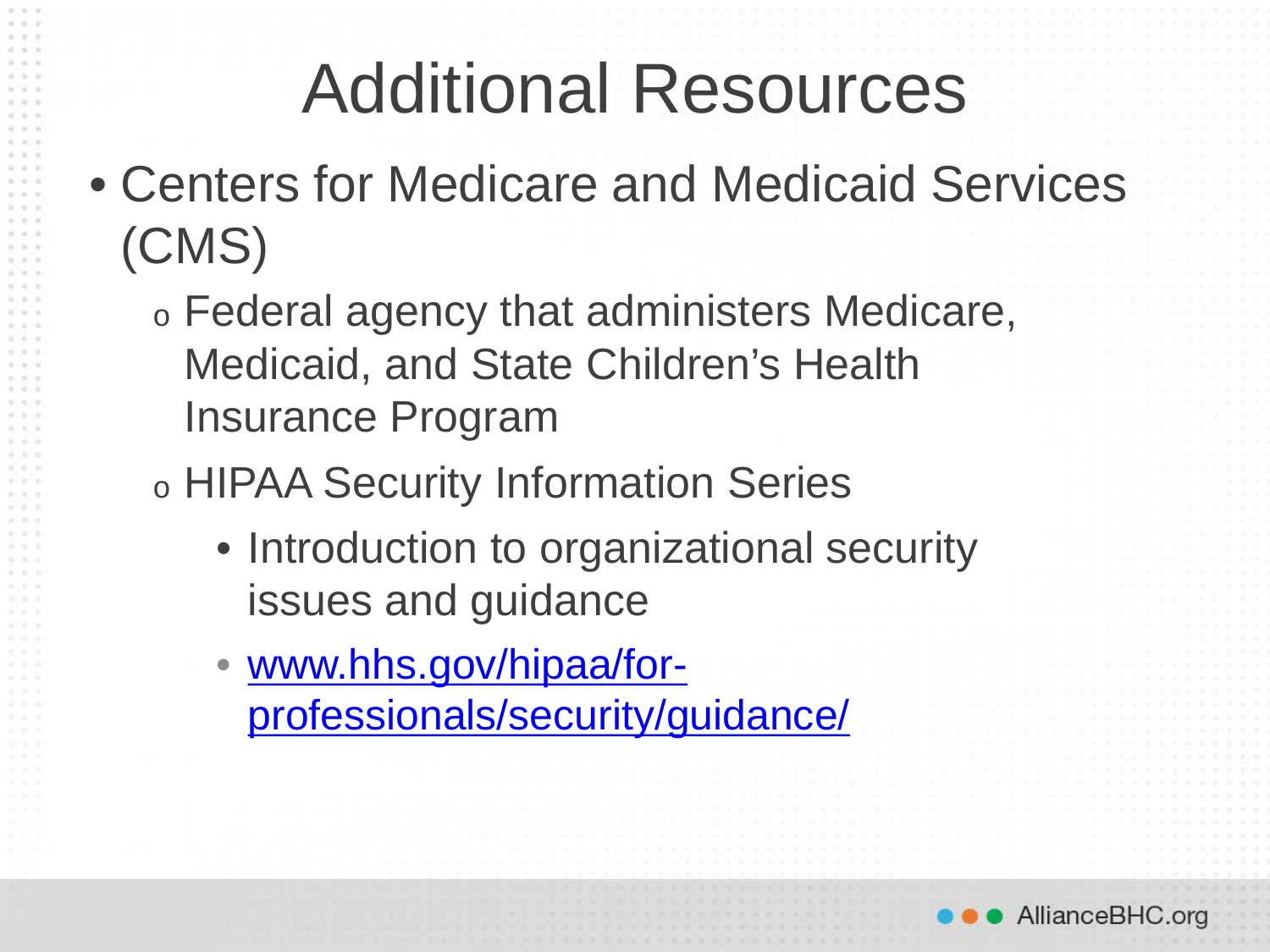# Responding to a Breach of PHI

- Investigate the incident to determine if an actual breach has occurred
	- <sup>o</sup> Document findings
	- <sup>o</sup> Notify affected consumers
	- <sup>o</sup> Notifying DHHS Office of Civil Rights and the Attorney General's office
	- <sup>o</sup> Notify Alliance if you have a Business Associate Agreement
		- Breach in confidentiality considered a Level I incident if you provide services (enhanced) in addition to outpatient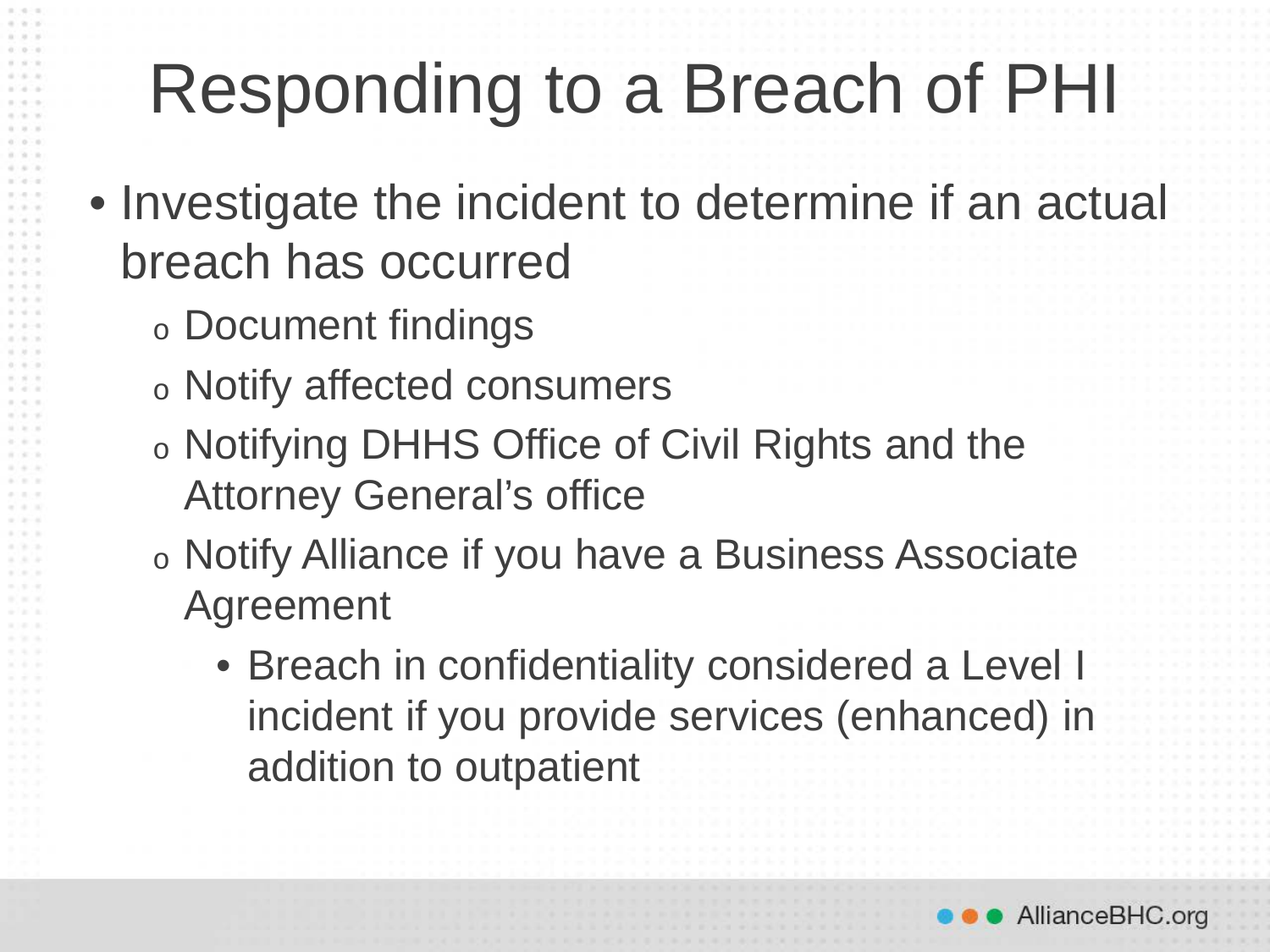# **Summary**

• Proper handling of medical records and other protected health information facilitated by a process including these provider activities:

<sup>o</sup> Assess current security, risks and gaps

<sup>o</sup> Develop an implementation plan

- <sup>o</sup> Implement solutions
- <sup>o</sup> Document solutions
- <sup>o</sup> Reassess periodically